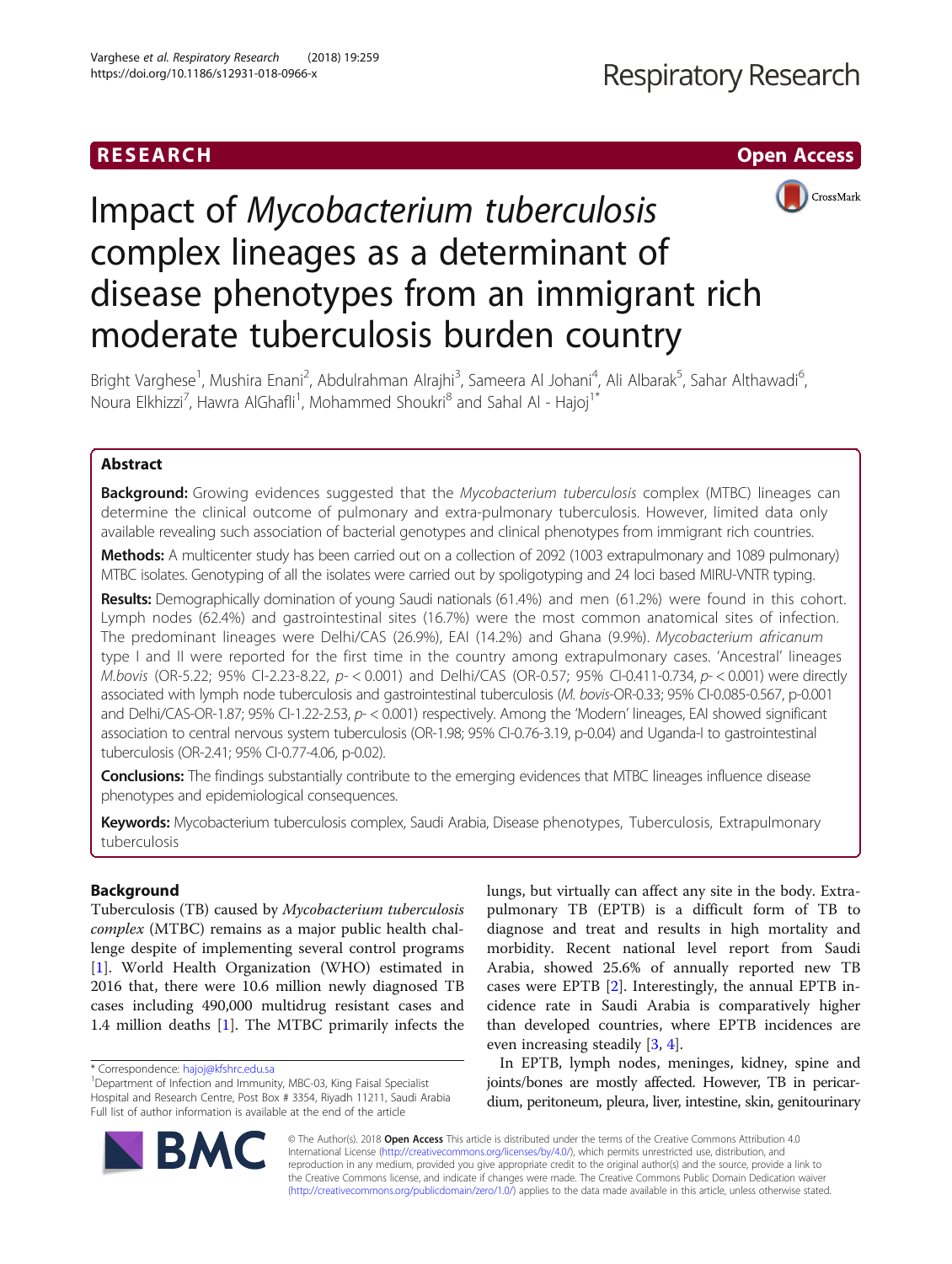tracts, spleen, ileum, cecum, eyes, breast, penis, are also occasionally reported [\[5\]](#page-7-0). EPTB is mostly observed as a key indicator of immunosuppression. To date, bacterial determinants of pulmonary TB (PTB) or EPTB have not been clearly estimated, although large attention is directed to explore the host and pathogen determinants. There have been controversies in correlating specific lineages with morbidity and mortality due to TB infection. Several previous studies revealed conflicting evidences on the association of MTBC phylogenetic lineages and site of infection [\[6](#page-7-0), [7](#page-7-0)]. However, such analysis was scarce from the Middle Eastern countries including Saudi Arabia. Saudi Arabia has a highly diverse population structure including 10.4 million immigrant workers from around the world. In addition, annually the country receives 10 million pilgrims to the Islamic holy cities. This population diversity was reflected highly on the spectrum of MTBC lineages in the country, with the presence of almost all defined lineages including indigenous strains [\[8](#page-7-0)–[10](#page-7-0)]. Although, a recent study reported the lineage spectrum of MTBC in PTB and EPTB cases in the country, no detailed systematic analysis was carried out to date [[8](#page-7-0)]. Therefore, for the first time in the country a multicenter study on a large cohort of pulmonary and extrapulmonary TB cases has been carried out to analyze the impact of MTBC lineages towards disease phenotypes.

### Methods

### Study design

The study has been carried out in four major referral hospitals in Riyadh (Central Province). During August 2014–July 2016, all cases diagnosed with active TB and culture positivity were included. A collection of 1003 non-repetitive extrapulmonary MTBC (M.tuberculosis, M.bovis, M.africanum) culture isolates were successfully enrolled. In addition, 1089 pulmonary MTBC isolates from sputum, gastric aspirates, bronchioalveolar lavage and lung tissues were included as a control. Standard data collection form with information on age, gender, nationality, infection site, AFB smear results and HIV status were filled during the isolate collection from each study centers. All culture negative cases were excluded from enrollment. Disseminated TB and miliary TB cases were also excluded, while pleural TB cases were included as PTB. The study has been reviewed and approved by the Office of Research Affairs at King Faisal Specialist Hospital and Research Centre, Riyadh.

### Sample collection, processing, and identification

Mycobacterium tuberculosis complex isolates from extrapulmonary sites were collected from EPTB diagnosed cases in the participating four study sites. Pulmonary isolates were selected from the culture collection of the research facility. Genomic DNA was extracted from all the isolates by using PrepIT MAX kit (DNA Genotek,

Ottawa, Canada) according to the manufacturer's instructions. Primary genotyping of all isolates were carried out by using the commercially available spoligotyping assay (Ocimum Biosolutions, Hyderabad, India). The 24 loci based MIRU-VNTR typing based on quadruplex PCR (Genoscreen, Lille, France) was carried out according to the manufacturer's instructions in a 3730xl DNA Analyzer (Life Technologies, CA, USA).

### Data analysis

### Definition of clinical phenotypes

Two major grouping of isolates were followed based on the site of infection, pulmonary and extrapulmonary. Based on the proportion of cases, extrapulmonary group were further classified into six groups namely lymph nodes, gastrointestinal (gastrointestinal tract, solid visceral organs), central nervous systems (CNS), bone and joints, skin, and urogenital. All other sites with lower proportions were grouped into "others".

### Genotyping data

The spoligotyping membranes were scanned and data were converted into numerical octal codes. The alleles of MIRU-VNTR types were primarily identified by using the Genemapper version-4.0 (Applied Biosystems, CA, USA). The spoligo-octal signatures and the MIRU-VNTR allele profiles were combined in Microsoft Excel and submitted to the international online MIRU\_VNTR database [\(www.miru-vntrplus.org](http://www.miru-vntrplus.org)) for a combined bestmatch and phylogenetic tree-based analysis. We followed the phylogenetic classification based on large sequence polymorphisms to make combined discussion of study findings. The 'Ancestral' lineages included Delhi/CAS, M. bovis and M. africanum, while 'Modern' lineages included EAI, Beijing and Euro-American re-spectively [\[11\]](#page-7-0).

The statistical analysis of data was carried out by using the SPSS version-20 package (IBM, NY, USA). Major strain lineages and different sites of infections were compared by Chi square test and regression analysis, estimating the odds ratio and 95% confidence interval. The  *value ≤0.05 was considered as statistically significant.* 

#### Results

During the study period, 1003 extrapulmonary isolates and 1089 pulmonary isolates were enrolled. Matching the age group of patients against the PTB and EPTB incidence showed significant variations with statistical associations. The age group below 14 years showed a statistically significant predominance of EPTB (P value < 0.0001).On the other hand, PTB incidence was more significant among the age group 15–29 and 49–59. Overall, 76.6% of EPTB cases were found with an age below 45 years. Among, EPTB patients 83.3% were Saudi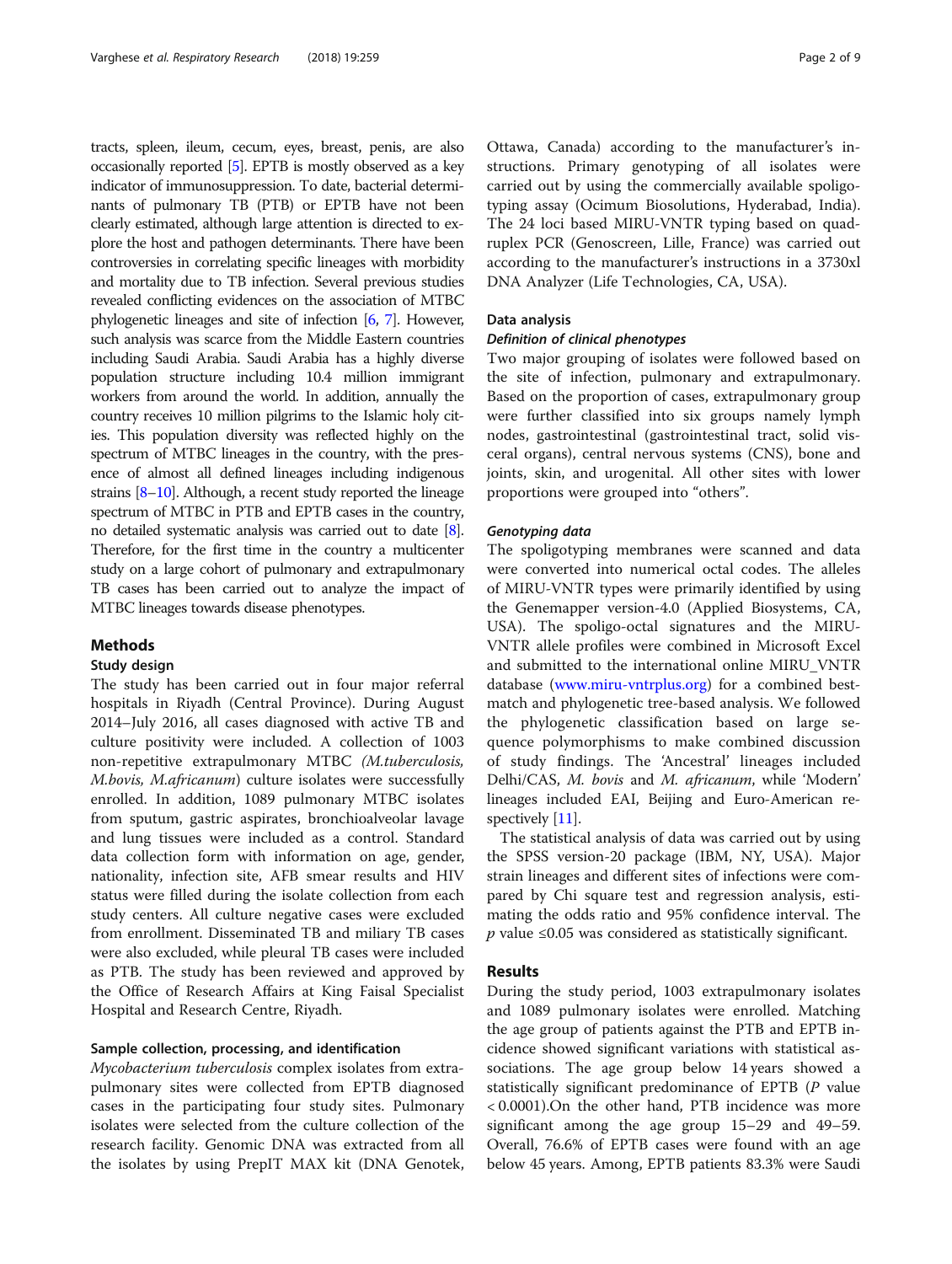nationals. Demographics and other patient characteristics have been summarized in Table 1 and Additional file [1](#page-7-0). Distribution major lineages among the study population based on their nationality is depicted in Additional file [2](#page-7-0).

#### Site of extrapulmonary TB infections

The reported 1003 EPTB cases were defined into six major groups with a predominance of lymph nodes (62.4%). Other major sites were, gastrointestinal (16.7%), central nervous system (8.6%), genitourinary system (4.1%), skin and soft tissues (2.2%), bone and joints (4.5%) and remaining 1.5% were other rare sites. The cervical (43.6%), axillary (35.9%) and supraclavicular (17.2%) lymph nodes were generally infected. The diversity of infection sites among the study cohort was depicted in Fig. [1.](#page-3-0)

### Phylogenetic diversity of MTBC isolates of extrapulmonary sites

The MTBC isolates causing EPTB showed a highly diverse lineage spectrum with the presence of all 5 major

Table 1 Demographic and clinical summary of study subjects

| Parameters          | Extrapulmonary<br>N(% ) | Pulmonary<br>N(%) | P value  |
|---------------------|-------------------------|-------------------|----------|
|                     | $N = 1003$              | $N = 1089$        |          |
| Age group           |                         |                   |          |
| $0 - 14$            | 130 (12.9)              | 28(2.6)           | < 0.0001 |
| $15 - 29$           | 321 (32.1)              | 418 (38.4)        | 0.002    |
| $30 - 45$           | 317 (31.6)              | 323 (29.7)        | 0.33     |
| 49-59               | 136 (13.5)              | 215 (19.7)        | 0.002    |
| >60                 | 99 (9.9)                | 105 (9.6)         | 0.86     |
| Nationality         |                         |                   | < 0.0001 |
| Saudi               | 835 (83.3)              | 449 (41.2)        |          |
| Non-Saudi           | 168 (16.7)              | 640 (58.8)        |          |
| European            | 5(2.9)                  | 3(0.5)            |          |
| American            | 2(1.2)                  | 1(0.1)            |          |
| African             | 49 (29.1)               | 228 (35.6)        |          |
| South East Asian    | 69 (41.2)               | 213 (33.3)        |          |
| Indian Subcontinent | 43 (25.6)               | 195 (30.5)        |          |
| Gender              |                         |                   | 0.03     |
| Male                | 590 (58.8)              | 691 (63.4)        |          |
| Female              | 413 (41.2)              | 398 (36.5)        |          |
| AFB Smear           |                         |                   | < 0.0001 |
| Positive            | 367 (36.6)              | 879 (80.7)        |          |
| Negative            | 636 (63.4)              | 210 (19.3)        |          |
| <b>HIV</b>          |                         |                   | 0.62     |
| Positive            | 4(0.39)                 | 3(0.27)           |          |
| Negative            | 632 (63.0)              | 589 (54.1)        |          |
| Not Available       | 371 (37.0)              | 500 (45.9)        |          |

genetic lineages and 2 sub lineages of lineage 4 (based on large sequence polymorphisms). Interestingly, M. africanum lineages West African I (Lineage 5) and West African II (Lineage 6) were also observed. Delhi/CAS (27.4%) (Lineage 3) was predominant followed by EAI (15.7%) (Lineage 1), Haarlem (7.5%) and Ghana (6.8%). In addition, 119 (11.8%) isolates of M. bovis and 16 (1.6%) isolates of "undefined" strains have been observed (Fig. [2](#page-4-0), Table [2\)](#page-5-0).

### Phylogenetic diversity of MTBC isolates in pulmonary tuberculosis

Pulmonary isolates were also phylogenetically diverse with the presence of six defined genetic lineages of MTBC. West African II lineage was absent among the pulmonary cases. The major identified lineage was Delhi/CAS (26.3%) followed by Ghana (12.8%), EAI (12.7%), and Haarlem (11.7%) respectively. Interestingly, 89 (8.2%) isolates could not be defined into any strain lineage based on the combined analysis of spoligo and MIRU typing profiles (Fig. [2](#page-4-0), Table [2\)](#page-5-0).

### Comparison of pulmonary and extrapulmonary TB lineage diversity

Comparative analysis of pulmonary and EPTB genotypic data showed similar representation of lineages. However, some of the lineages were over represented among certain sites of infections. Lineages- Ghana, Beijing, Haarlem and S showed a higher affinity towards the pulmonary site of infection. On the other hand, Uganda-I, EAI and Cameroon showed more cases of EPTB. The major lineage among the studied groups Delhi/CAS showed equal rate of presentation in both pulmonary and EPTB cases. M.bovis (78.8%) was mostly found among EPTB isolates. Although, total number of cases were less, M. africanum strains, West African I and II were found more among extrapulmonary cases. 'Ancestral' strains were more common among EPTB (402, 40.1%) compared to PTB (321, 29.5%). Furthermore, 'Modern' strains were comparatively higher among PTB cases (679, 62.3%) than EPTB (585, 58.3%) (Fig. [2](#page-4-0), Table [2](#page-5-0)).

#### Lineages and associating EPTB sites

We analyzed in detail the adaptability of each major lineage towards different sites of infection. Five major sites such as lymph nodes, gastrointestinal, genitourinary, central nervous systems and bone and joints were analyzed against nine major lineages. Of the 8 major M.tuberculosis lineages analyzed against sites of infection Delhi/CAS, EAI, Beijing, Haarlem, LAM and Ghana showed the capability to cause infection to all the sites. On the other hand, Uganda-I and Cameroon were not observed among the rare sites of infection. M.bovis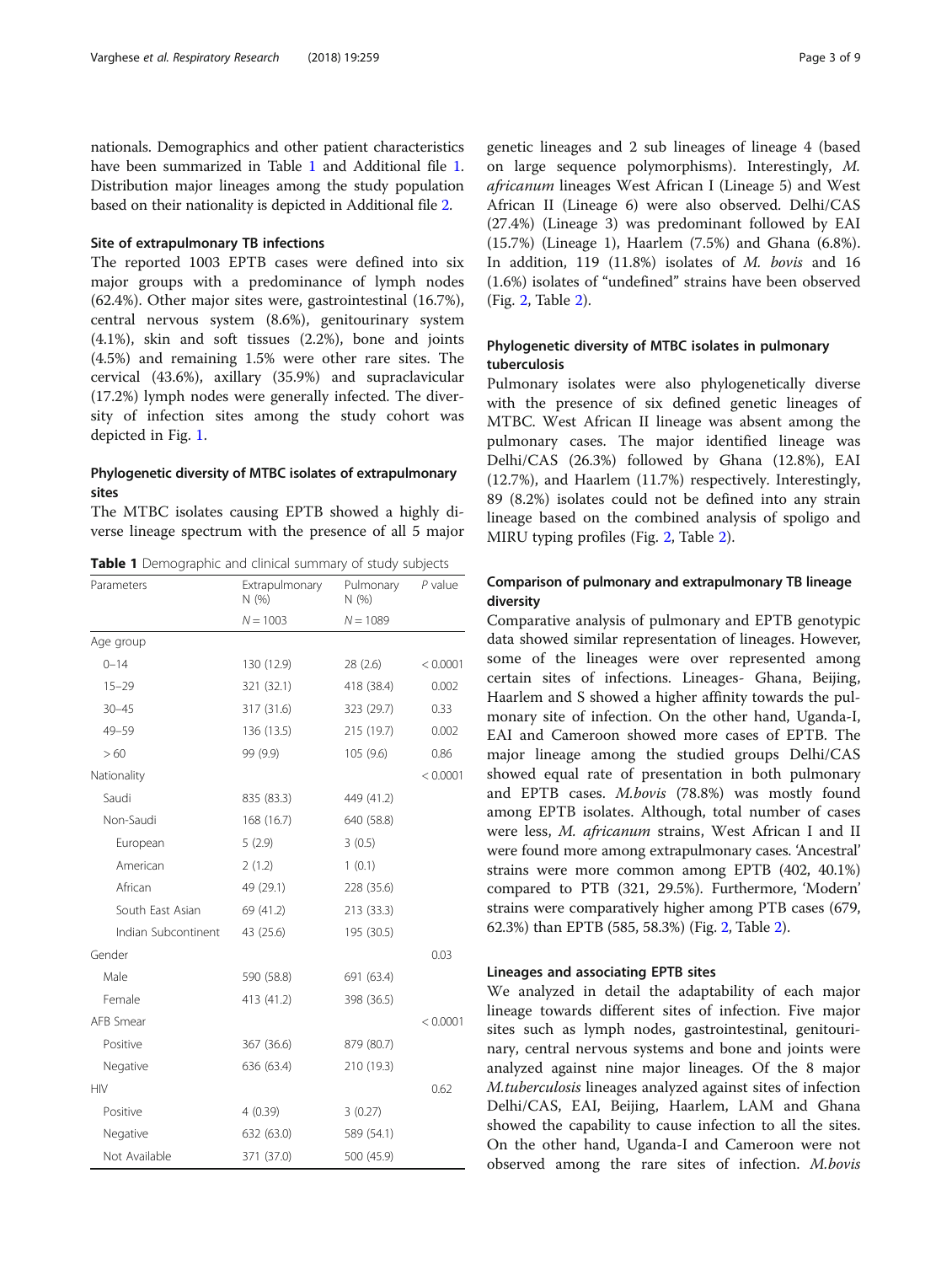<span id="page-3-0"></span>

infection was highly confined to lymph nodes (88.2%), although other sites also involved (Additional file-).

Statistical analysis based on logistic regression was conducted among selected lineages and extrapulmonary sites of infections. A clustered bar-graph was used to depict the variability in the prevalence of sites within each lineage. The chi-square test was used to detect the significance of the difference in such variations (Fig. [3](#page-6-0)). The results showed the preponderance of certain lineages to major infection sites such as lymph nodes, gastrointestinal and central nervous systems. Delhi/CAS (Indo-oceanic) was noticed with statistical significance to cause infection in lymph nodes (P-value < 0.001; OR 0.57, 95%CI 0.411–0.734) and organs in gastrointestinal systems (P-value 0.001; OR 1.87, 95%CI 1.22–2.53). Lineage EAI (East African Indian) also showed a significant association with central nervous system infection sites (P-value 0.04; OR 1.98, 95%CI 0.76–3.19). East Asian and Euro American lineages showed no association with any of the analyzed infection sites. However, further analysis on Euro American lineages showed,

Uganda-I with an association to gastrointestinal sites (P-value 0.02; OR 2.41, 95% CI 0.77–4.06). M.bovis also showed statistical significance with, lymph nodes (P-value < 0.001; OR 5.22, 95% CI 2.23–8.22) and gastrointestinal sites (P-value 0.001; OR 0.33, 95% CI 0.085–0.567). M. africanum lineages West African-I and II were few in numbers, thus a detailed analysis was restricted (Fig. [3](#page-6-0); Additional file [3](#page-7-0)).

### **Discussion**

Relationships between MTBC phylogenetic lineages and clinical site of TB have been analyzed systematically in a cohort of Saudi Arabian patients for the first time. Ahead of the previous studies which reported a primary data on the site of infection and mycobacterial lineages in the country, the current study congregates with a detailed outcome from a large population of diverse patient cohort of 2092 cases [[8\]](#page-7-0). However, previous international studies also showed inconsistent findings on the association of certain phylogenetic lineages with particular infection sites and disease presentation of tuberculosis [\[6](#page-7-0), [7](#page-7-0), [12](#page-7-0), [13](#page-7-0)].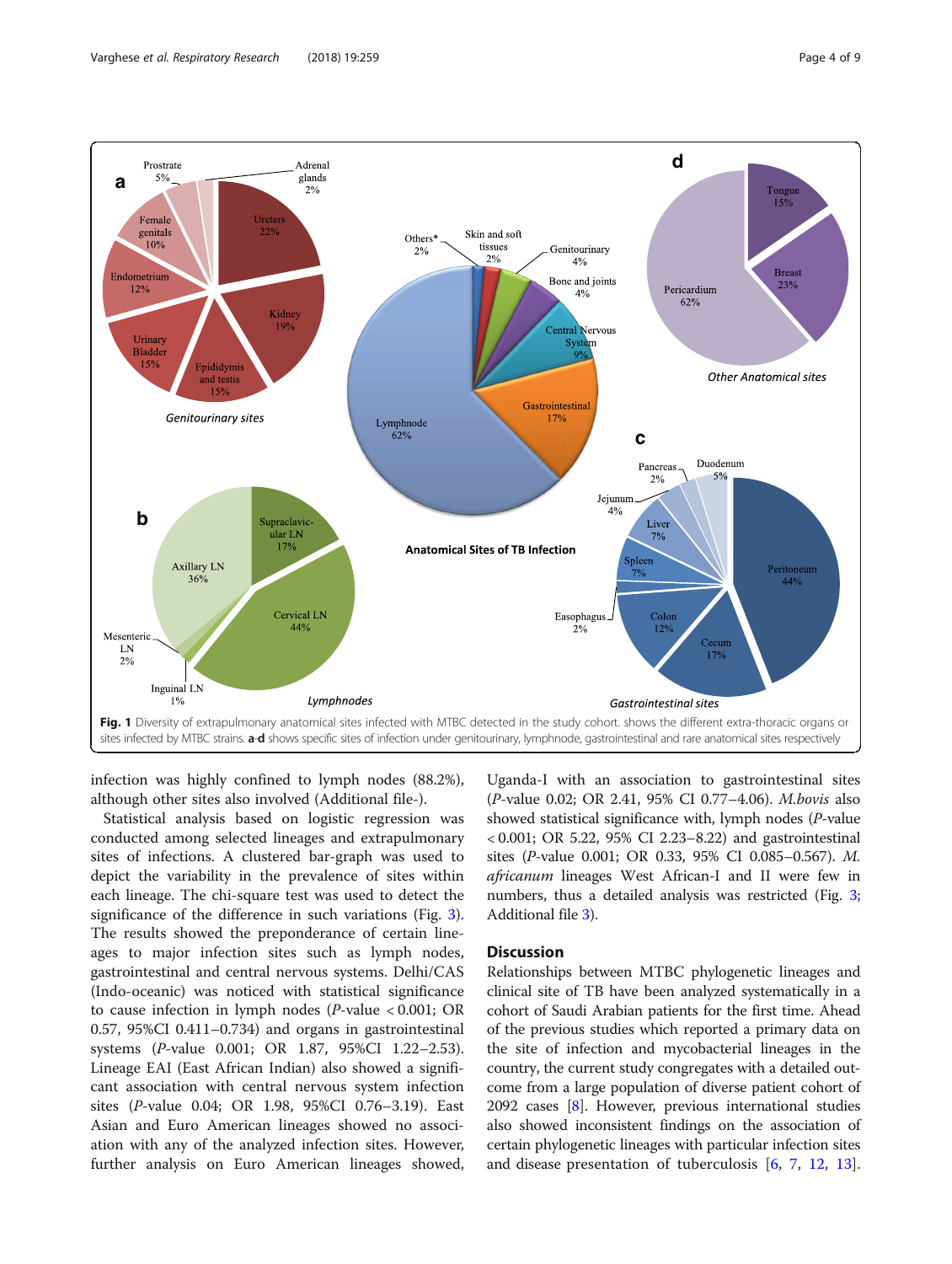<span id="page-4-0"></span>

The current findings showed positive association of MTBC lineages (Delhi/CAS, EAI, Uganda-I and M.bovis) with site of infections such as lymph nodes, gastrointestinal and central nervous systems respectively.

Demographical findings of the cohort showed a domination of Saudi nationals. This finding is inversely proportional to the national tuberculosis data where Non-Saudis were reported with more TB incidences [\[2](#page-7-0)]. However, the finding is non-conclusive and the expected reason for this variation is that, opted study centers were four referral hospitals including a military facility which provide services largely to citizens only. The gender of study subjects showed predominance of male, which corroborates with the findings of many recent studies which showed similar trend [[2,](#page-7-0) [8](#page-7-0), [14\]](#page-7-0). In addition, localization of TB manifestations strongly depends on several clinical features. Previously younger age is one of the most common associated with extrapulmonary infections [\[15](#page-7-0)–[17\]](#page-7-0). The current findings also corroborate with previous studies and showed statistically significant predominance of younger age towards EPTB.

HIV positivity in the cohort was very much limited (0.33%), although 58.5% of the total cases only underwent the testing. This finding is in concordance with the low rate of annually reported HIV positive cases among the local population (1.5 cases per 100,000 for Saudis) in the country [[18](#page-7-0)]. HIV testing data was inconsistently recorded (46% not tested) in the study, while untreated HIV infection is well recognized as an important factor in determining an extrapulmonary clinical phenotype, therefore its influence on clinical phenotype could not be analyzed [\[17\]](#page-7-0).

The site of infections followed very detailed classification and reported as highly diverse with several rare sites. Lymph node was the most commonly infected sites followed by the gastrointestinal, osteoarticular and central nervous systems. This finding shows similar trend reported in a recent Saudi Arabian and international studies [\[3](#page-7-0), [14](#page-7-0), [19](#page-7-0)]. The current cohort of EPTB cases revealed several rare infection sites such as bone marrow, breast, tongue, testis, kidney, prostate glands, spleen, pancreas, duodenum, cecum and jejunum as observed in available literature [[20,](#page-7-0) [21\]](#page-7-0).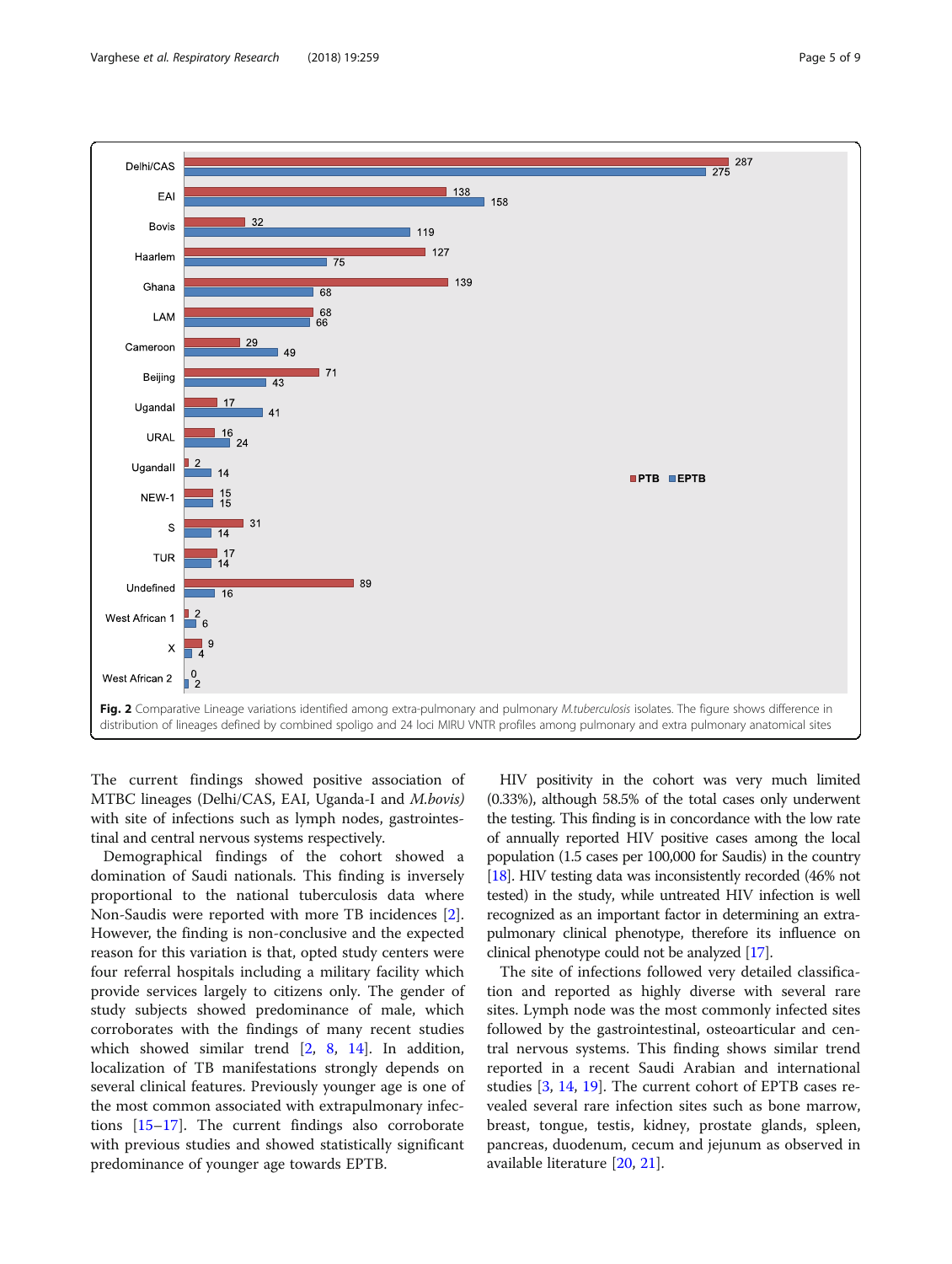| Lineages                            | Total (N/%) | N(% )                           | N(%)               | OR (95% CI)/P value            |
|-------------------------------------|-------------|---------------------------------|--------------------|--------------------------------|
|                                     | $N = 2092$  | PTB <sup>1</sup> ( $N = 1089$ ) | $EPTB2$ (N = 1003) |                                |
| M. bovis                            | 151(7.3)    | 32(2.9)                         | 119 (11.8)         | $0.22$ (0.15-0.33)/ < 0.0001   |
| Delhi/CAS                           | 562 (26.9)  | 287(26.3)                       | 275 (27.4)         | $0.94$ $(0.78 - 1.15)$ / 0.58  |
| EAI                                 | 296 (14.2)  | 138 (12.7)                      | 158 (15.7)         | $0.77$ (0.60-0.99)/ 0.04       |
| Beijing                             | 114(5.4)    | 71(6.5)                         | 43(4.3)            | 1.55 (1.05-2.29)/ 0.02         |
| Haarlem                             | 202(9.6)    | 127(11.7)                       | 75(7.5)            | $1.63$ $(1.21 - 2.20) / 0.001$ |
| LAM                                 | 134(6.4)    | 68(6.2)                         | 66 (6.6)           | $0.94$ $(0.66 - 1.34) / 0.75$  |
| Cameroon                            | 78(3.7)     | 29(2.7)                         | 49 (4.9)           | $0.53$ (0.33-0.85)/ 0.008      |
| Ghana                               | 207(9.9)    | 139 (12.8)                      | 68 (6.8)           | $2.01$ (1.48-2.71)/ < 0.0001   |
| Uganda I                            | 58 (2.8)    | 17(1.6)                         | 41(4.1)            | $0.37$ (0.21-0.66)/ 0.0007     |
| URAL                                | 40(1.9)     | 16(1.5)                         | 24(2.4)            | $0.60$ $(0.32-1.1)$ / $0.127$  |
| TUR                                 | 31(1.5)     | 17(1.6)                         | 14(1.4)            | 1.12 (0.55-2.28)/ 0.75         |
| S                                   | 45(2.1)     | 31(2.8)                         | 14(1.4)            | 2.07 (1.09-3.91)/ 0.025        |
| Uganda II                           | 16(0.76)    | 2(0.2)                          | 14(1.4)            | $0.13$ (0.03-0.57)/ 0.007      |
| New-I                               | 30(1.4)     | 15(1.4)                         | 15(1.5)            | $0.92$ (0.44-1.89)/ 0.82       |
| Others <sup>3</sup>                 | 144(6.9)    | 100(9.2)                        | 28(2.8)            |                                |
| <sup>1</sup> Pulmonary tuberculosis |             |                                 |                    |                                |

<span id="page-5-0"></span>Table 2 Association of pulmonary and extra pulmonary sites against major strain lineages

<sup>2</sup> Extrapulmonary tuberculosis

<sup>3</sup>Includes lineages, West African I and II, X, New-I and undefined lineages

The major advantage of our data compared to previously published studies with limited sample size and sample diversity was the presence of all defined lineages. Phylogenetic diversity of pulmonary and extrapulmonary isolates showed the presence of all defined MTBC lineages (Lineage 1–7) in the country. Interestingly, for the first time in the country, presence of M. africanum lineages West African I and II were noticed. M.africanum has not been detected in any of the previous nationwide studies [\[8](#page-7-0)–[10](#page-7-0)]. Saudi Arabia annually receives approximately 8–10 millions of pilgrims (from 184 countries) from TB endemic regions, in addition to its migrant workers population of 10.4 million from around the world. This massive influx of foreign nationals solely induces a higher impact on the population structure of MTBC in the country [[10](#page-7-0), [22\]](#page-8-0). The increased possibilities of TB transmission and exportation in mass gathering particularly during Hajj were highly projected [\[23](#page-8-0)]. Therefore, the higher diversity of strain lineages in the study could be well explained.

Comparative analysis on the strain diversity between PTB and EPTB was a key objective of the study. The findings showed the presence of all the lineages among both groups though the proportion varied. Ancestral lineages were found relatively high among EPTB cases, which are in concordance with previously published studies from other part of the world including TB endemic regions [[24,](#page-8-0) [25\]](#page-8-0). On the other hand, "Modern" strains were more common among PTB. Predominance of "Modern" strains among the pulmonary cases in the country was previously well documented, corroborating with other global regions [\[6](#page-7-0), [8](#page-7-0), [13](#page-7-0)].

Detailed statistical analysis to find an organ or site specific preponderance of MTBC lineages showed significant association of ancestral lineages, Delhi/CAS and M.bovis to lymphadenopathy and gastrointestinal TB. Although, previous studies showed predominant isolation of Delhi/CAS and M.bovis from lymph nodes and gastrointestinal sites only few of them were statistically significant [\[24,](#page-8-0) [26](#page-8-0), [27](#page-8-0)]. Interestingly, association of lineage EAI with central nervous system TB which mainly included tuberculous meningitis (TBM) was significant. Although previous studies showed the mycobacterial genotypes could play a major role in disease severity, emergence of drug resistance, host response and transmissibility in TBM cases, findings of statistical significance between certain lineages and CNS disease sites are highly scarce [\[28,](#page-8-0) [29\]](#page-8-0). Association of Uganda-I lineage to gastro intestinal sites of infection was another significant finding. The Uganda-I lineage has not been studied in detail as a cause of EPTB and therefore very much limited information is only available in literature on its association with any clinical manifestation [[30\]](#page-8-0).

The influence of genomic diversity on pathobiological properties such as transmissibility, virulence, immune responses, and clinical manifestations were established in several previous studies [\[6](#page-7-0), [31,](#page-8-0) [32](#page-8-0)]. In addition, lineage specific difference in mycobacterial transcriptomic responses, cytokine induction patterns in animal or cellular infection models also were proved in recent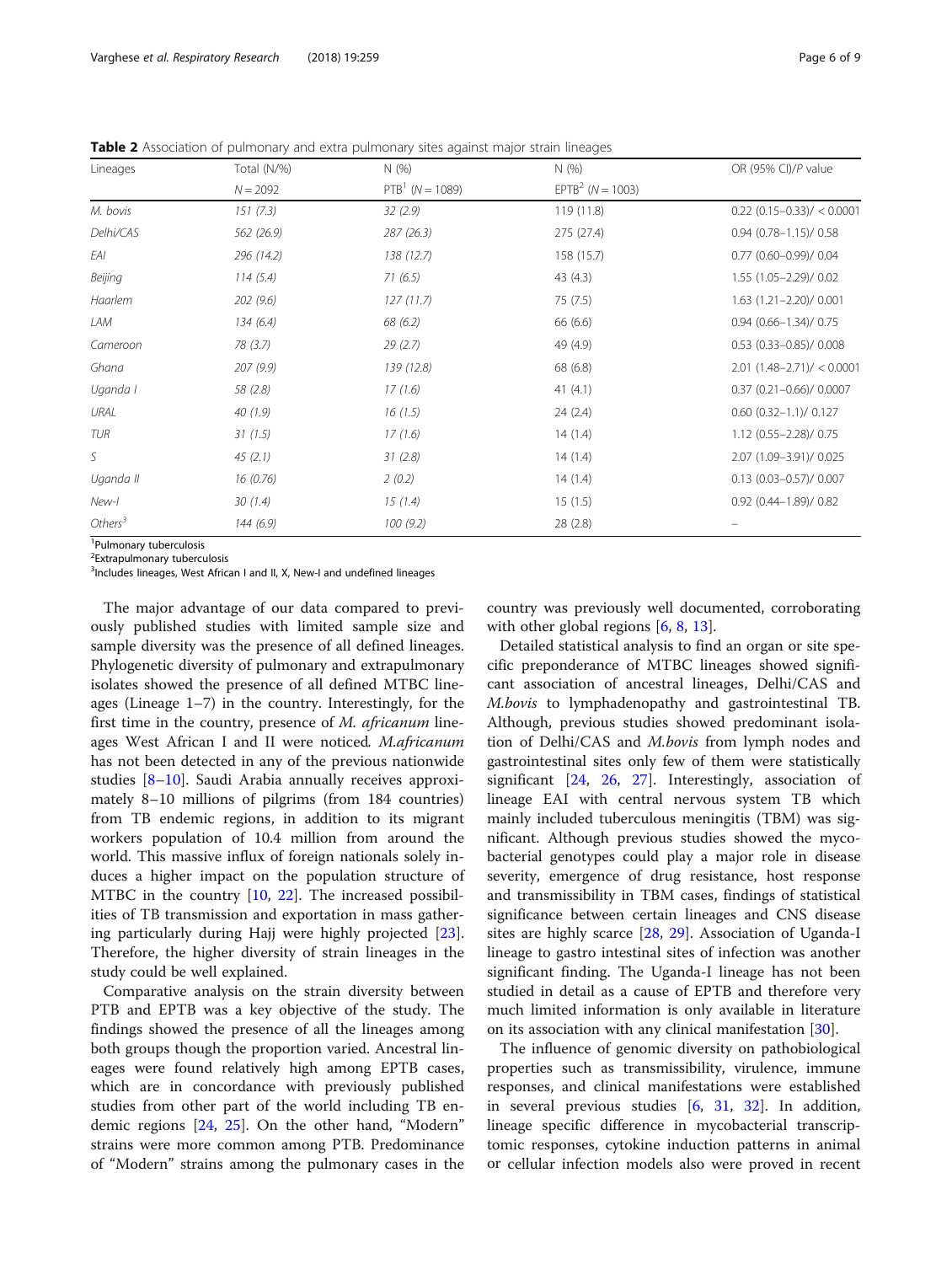<span id="page-6-0"></span>

studies [[33](#page-8-0)–[35](#page-8-0)]. One of the most intensively studied lineage Beijing, showed several potential mechanisms as evidences of associations towards clinical manifestations [[36\]](#page-8-0). In animal models less protective Th1 response and high virulence has been documented when infected with Beijing strains [[35\]](#page-8-0). Other proposed mechanisms in Beijing strains, which increase the pathobiological adaptations and phenotypic stability are DosR up- regulation and production of a phenolic glycolipid by an intact  $pks15-1$  [\[37,](#page-8-0) [38](#page-8-0)]. However, the real mechanisms behind all such associations particularly on less frequently encountered lineages are still not well established.

The study has few limitations mostly related to sampling and data analysis. Although, the study population largely consisted of Saudi nationals it cannot be considered as a nationwide population based analysis. The

cohort was a selective group of citizens and mostly from the central region of the country. The expatriate population was not well represented mainly due to their eligibility of treatment in study centers although they represent 33% of total population of the country. Analysis of confounding factors behind the EPTB in the current cohorts was limited and this was not included as a major objective of the study. In addition, 5.1% of the total isolates in the study could not be assigned into "defined" lineage even after combining the MIRU and spoligotyping techniques, and no alternative technique was utilized to define their phylogenetic nature.

### Conclusions

In conclusion, as the first systematic large study of its type from the Middle East, the findings showed the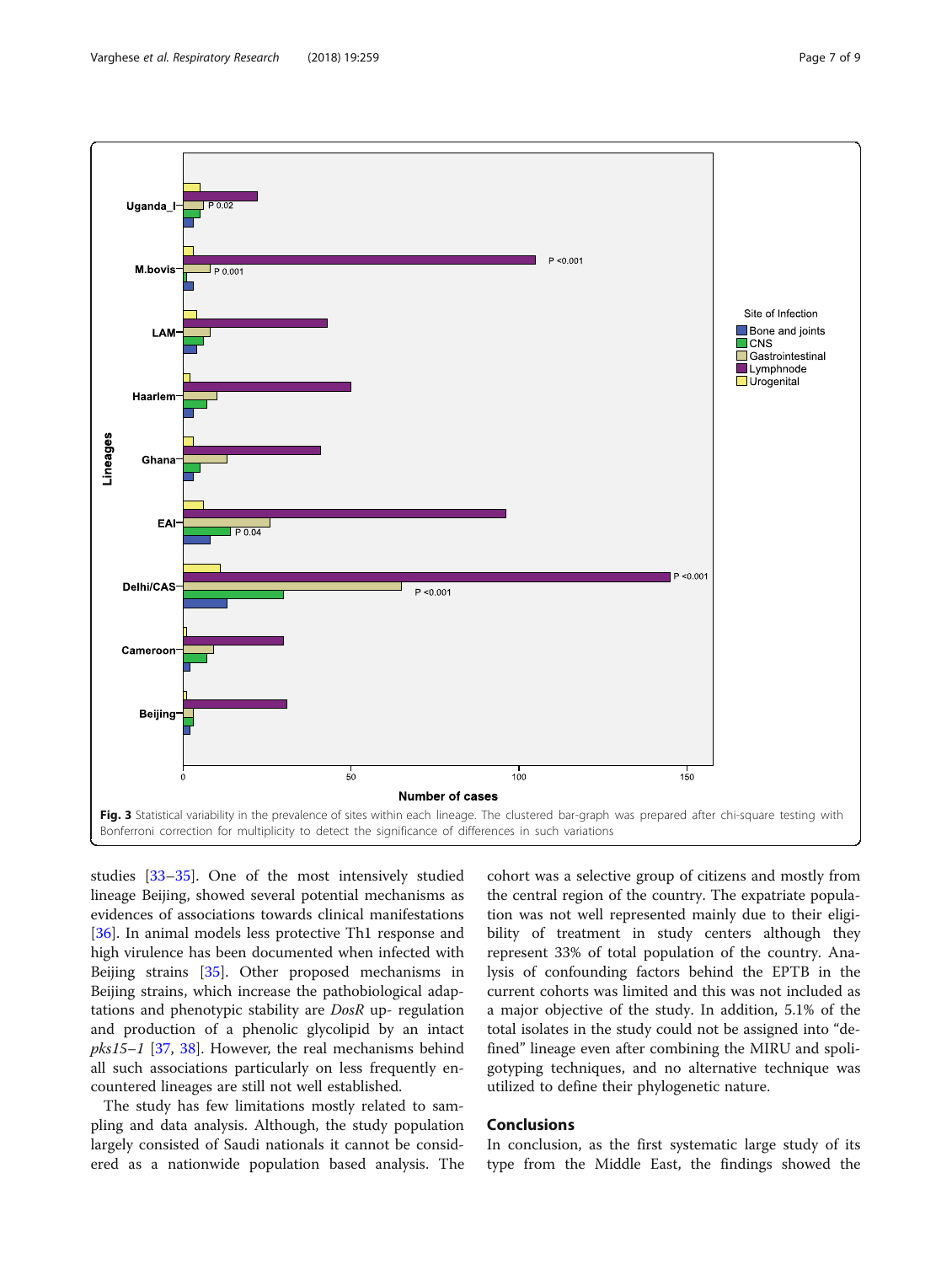<span id="page-7-0"></span>extreme genotypic diversity of MTBC in extrapulmonary sites of infections. Statistically significant association of infection sites with lineages such as Delhi/CAS, EAI, Uganda-I and M.bovis could be established. Moreover, these findings support the view that MTBC strains within individual genotypic lineages might have evolved unique pathogenic characteristics that are capable of influencing the clinical outcome of the infection.

### Additional files

[Additional file 1:](https://doi.org/10.1186/s12931-018-0966-x) Nationality stratified by site of infection. Table shows the distribution of pulmonary and extrapulmonary cases among 39 nationalities included in the study. (PDF 194 kb)

[Additional file 2:](https://doi.org/10.1186/s12931-018-0966-x) Nationality of the patient and distribution of lineages. The figure shows the distribution of major MTBC lineages among top 11 nationalities. (PDF 277 kb)

[Additional file 3:](https://doi.org/10.1186/s12931-018-0966-x) Statistical association of major MTBC lineages and extrapulmonary site of infections. (PDF 112 kb)

#### Abbreviations

CAS: Central Asian; EAI: East African Indian; EPTB: Extrapulmonary tuberculosis; MIRU: Mycobacterial Interspersed Repetitive Units; MTBC: Mycobacterium tuberculosis complex; PTB: Pulmonary tuberculosis; TB: Tuberculosis; TBM: Tuberculous meningitis

#### Acknowledgements

We acknowledge the timely help of Dr. Abdulhameed Hadi Al Faqih (KFMC, Riyadh) and Dr.Abdulrahman Abdullah Korairi (KFMC, Riyadh) in clinical data collection.

#### Funding

The study has been funded by King Abdulaziz City for Science and Technology, Riyadh, Saudi Arabia under Grant Code # AT-34-103.

#### Availability of data and materials

The datasets generated and/or analyzed during the current study are available from the corresponding author on reasonable request.

#### Authors' contributions

Conception and design of the study: BV, SA, AA. Sample and data collection, reviewing manuscript: AB, ME, SAJ, SAT, NE, HA; Data management and interpretation: BV, MS. Drafting the manuscript: BV. All the authors reviewed and approved final version of the manuscript.

#### Ethics approval and consent to participate

The study has been reviewed and approved by Office of Research Affairs (ORA) at King Faisal Specialist Hospital and Research Centre (KFSHRC), Riyadh. Since this study is a retrospective clinical study the need for written consent was formally waved by ORA at KFSHRC, Riyadh, Saudi Arabia.

#### Consent for publication

Not applicable

Competing interests The authors declare that they have no competing interests.

#### Publisher's Note

Springer Nature remains neutral with regard to jurisdictional claims in published maps and institutional affiliations.

#### Author details

<sup>1</sup>Department of Infection and Immunity, MBC-03, King Faisal Specialist Hospital and Research Centre, Post Box # 3354, Riyadh 11211, Saudi Arabia. <sup>2</sup> Medical Specialties Department, King Fahad Medical City, Riyadh, Saudi Arabia. <sup>3</sup>Department of Medicine, King Faisal Specialist Hospital and Research

Centre, Riyadh, Saudi Arabia. <sup>4</sup>Department of Microbiology, King Abdul Aziz Medical City, Riyadh, Saudi Arabia. <sup>5</sup>Department of Medicine, Prince Sultan Military Medical City, Riyadh, Saudi Arabia. <sup>6</sup>Department of Pathology and Laboratory Medicine, King Faisal Specialist Hospital and Research Centre, Riyadh, Saudi Arabia. <sup>7</sup> Department of Microbiology, Prince Sultan Military Medical City, Riyadh, Saudi Arabia. <sup>8</sup>National Biotechnology Centre, King Faisal Specialist Hospital and Research Centre, Riyadh, Saudi Arabia.

# Received: 1 July 2018 Accepted: 16 December 2018<br>Published online: 27 December 2018

#### References

- 1. World Health Organization, Global Tuberculosis Report, 2017. WHO, Geneva, Switzerland, 2017.
- 2. Ministry of Health Saudi Arabia: Statistical year Book-1437. MOH, Riyadh, KSA- 2016.
- 3. Kruijshaar ME, Abubakar I. Increase in extrapulmonary tuberculosis in England and Wales 1999–2006. Thorax. 2009;64:1090.
- Sandgren A, Hollo V, van der Werf MJ. Extrapulmonary tuberculosis in the European Union and European economic area, 2002 to 2011. Euro Surveill. 2013;18(12).
- 5. Houston A, Macallan DC. Extrapulmonary tuberculosis. Medicine. 2014;42: 18–22.
- 6. Caws M, Thwaites G, Dunstan S, Hawn TR, Lan NT, Thuong NT, et al. The influence of host and bacterial genotype on the development of disseminated disease with Mycobacterium tuberculosis. PLoS Pathog. 2008;4:e1000034.
- 7. Firdessa R, Berg S, Hailu E, Schelling E, Gumi B, Erenso G, et al. Mycobacterial lineages causing pulmonary and extrapulmonary tuberculosis, Ethiopia. Emerg Infect Dis. 2013;19:460–3.
- 8. Al-Hajoj S, Varghese B, Al-Habobe F, Shoukri MM, Mulder A, van Soolingen D. Current trends of Mycobacterium tuberculosis molecular epidemiology in Saudi Arabia and associated demographical factors. Infect Genet Evol. 2013; 16:362–8.
- 9. Varghese B, Supply P, Allix-Beguec C, Shoukri M, Al-Omari R, Herbawi M, et al. Admixed phylogenetic distribution of drug resistant Mycobacterium tuberculosis in Saudi Arabia. PLoS One. 2013;8:e55598.
- 10. Varghese B, Supply P, Shoukri M, Allix-Beguec C, Memish Z, Abuljadayel N, et al. Tuberculosis transmission among immigrants and autochthonous populations of the eastern province of Saudi Arabia. PLoS One. 2013;8: e77635.
- 11. Gagneux S, Small PM. Global phylogeography of Mycobacterium tuberculosis and implications for tuberculosis product development. Lancet Infect Dis. 2007;7:328–37.
- 12. Nicol MP, Wilkinson RJ. The clinical consequences of strain diversity in Mycobacterium tuberculosis. Trans R Soc Trop Med Hyg. 2008;102:955–65.
- 13. Pareek M, Evans J, Innes J, Smith G, Hingley-Wilson S, Lougheed KE, et al. Ethnicity and mycobacterial lineage as determinants of tuberculosis disease phenotype. Thorax. 2013;68:221–9.
- 14. Al-Hajoj S, Shoukri M, Memish Z, AlHakeem R, AlRabiah F, Varghese B. Exploring the sociodemographic and clinical features of extrapulmonary tuberculosis in Saudi Arabia. PLoS One. 2015;10:e0101667.
- 15. Sreeramareddy CT, Panduru KV, Verma SC, Joshi HS, Bates MN. Comparison of pulmonary and extrapulmonary tuberculosis in Nepal- a hospital-based retrospective study. BMC Infect Dis. 2008;8:8.
- 16. Memish ZA, Bamgboye EA, Abuljadayel N, Smadi H, Abouzeid MS, Al Hakeem RF. Incidence of and risk factors associated with pulmonary and extra-pulmonary tuberculosis in Saudi Arabia (2010-2011). PLoS One. 2014;9:e95654.
- 17. Yang Z, Kong Y, Wilson F, Foxman B, Fowler AH, Marrs CF, et al. Identification of risk factors for extrapulmonary tuberculosis. Clin Infect Dis. 2004;38:199–205.
- 18. Mazroa MA, Kabbash IA, Felemban SM, Stephens GM, Al-Hakeem RF, Zumla AI, et al. HIV case notification rates in the Kingdom of Saudi Arabia over the past decade (2000-2009). PLoS One. 2012;7:e45919.
- 19. Solovic I, Jonsson J, Korzeniewska-Kosela M, Chiotan DI, Pace-Asciak A, Slump E, et al. Challenges in diagnosing extrapulmonary tuberculosis in the European Union, 2011. Euro Surveill. 2013;18(12).
- 20. Debi U, Ravisankar V, Prasad KK, Sinha SK, Sharma AK. Abdominal tuberculosis of the gastrointestinal tract: revisited. World J Gastroenterol. 2014; 20:14831–40.
- 21. Jain P, Jain I. Oral manifestations of tuberculosis: step towards early diagnosis. J Clin Diagnost Res. 2014;8:ZE18–21.